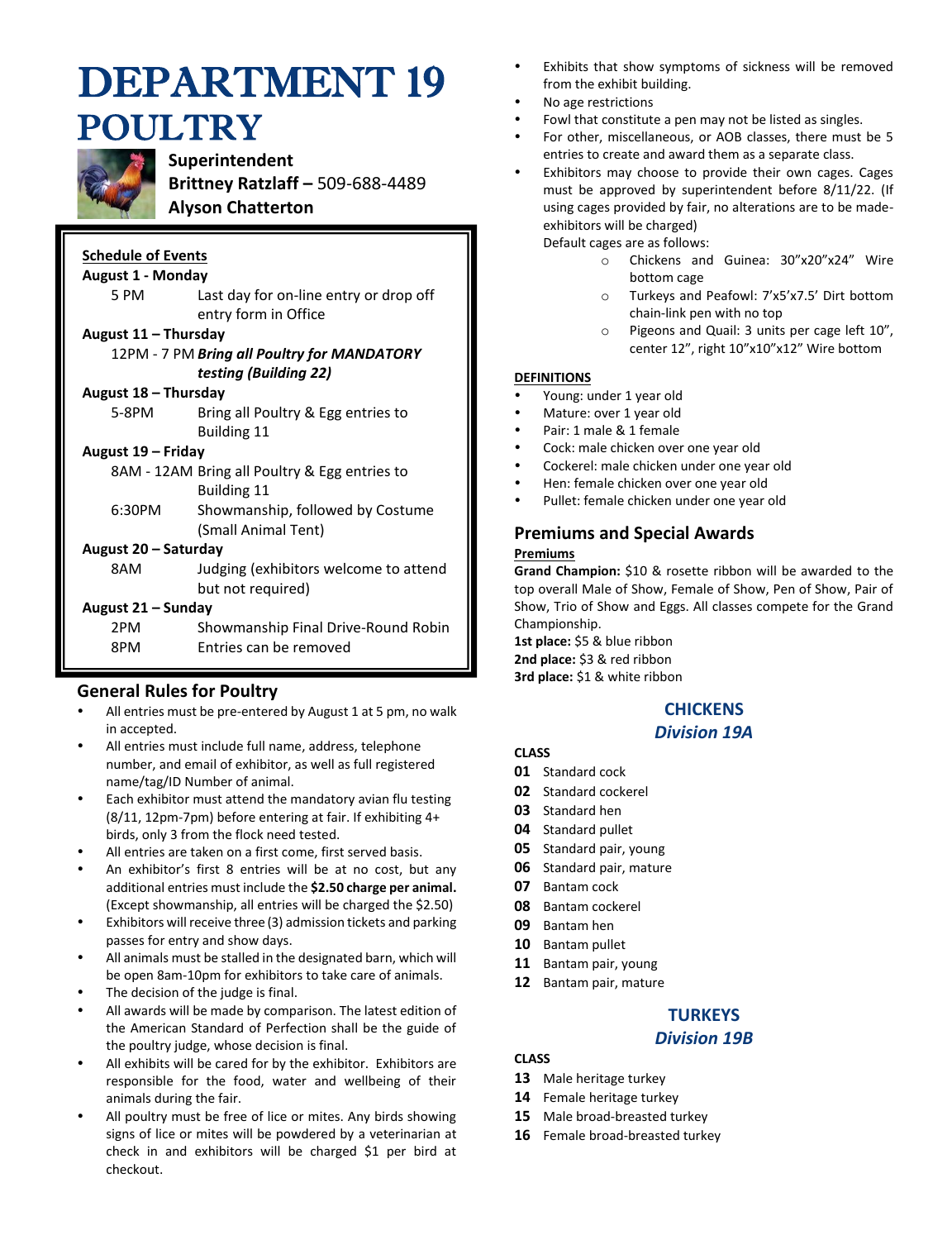## **PIGEONS**

#### *Division 19C*

#### **CLASS**

- **17** Male meat type pigeon
- **18** Female meat type pigeon
- **19** Male flying pigeon
- **20** Female flying pigeon
- **21** Male fancy pigeon
- **22** Female fancy pigeon

# **OTHER POULTRY** *Division 19D*

#### **CLASS**

- **23** Guinea, male
- **24** Guinea, female
- **25** Peafowl, male
- **26** Peafowl, female
- **27** Quail, male
- **28** Quail, female
- **29** Other

#### **EGGS**

#### *Division 19E*

- Each entry shall consist of one dozen eggs in an egg carton.
- Shell must be natural, not oiled or otherwise treated.
- Eggs will be judged by exterior only; will not be broken.
- Eggs should be out of the same hen.
- Eggs will be disposed of after Fair, but ribbons will be available for pick-up on Sunday, August 21 after 8 pm.

#### **What the Judges look for in Eggs**

- **CLEANLINESS**: Eggs must be clean; may show small specks, stains or cage marks that do not detract from general clean appearance of the egg
- **EGG SHAPE:** Egg shapes should be approximately the usual egg shape.
- **SHELL TEXTURE:** May have rough areas that do not materially affect shape or strength.
- **RIDGES:** Should not materially affect shape or strength.
- **SHELL THICKNESS:** Should appear thick enough to withstand reasonable handling without breaking; in all cases, the shell must not be broken.
- **BODY CHECKS:** A body check is an egg which looks like the shell is cracked, but is actually still intact

#### **CLASS**

- **30** Chicken Eggs (Standard)
- **31** Chicken Eggs (Bantam)
- **32** Duck & Goose Eggs
- **33** Other Large Eggs (Turkey, Guinea, ect.)
- **34** Other Small Eggs (Quail, Pigeon, etc.)

## **COSTUME/DECORATING** *Division 19F*

- **35** Cage Decorating
- **36** Costume Class
- **37** Best decorated egg (must be fully decorated before entering)

# **SHOWMANSHIP**

## *Division 19G*

*The top showman of each department will represent their species in the final drive-round robin championship.*

#### *(The \$2.50 per animal fee applies to this division to help toward premium and award costs).*

# **CLASS**

- **38** Showmanship over 18
- **39** Showmanship 18 and under

# oultry Facts U.S.

US Per Capita Poultry Consumption has gone from 34 pounds in 1960 to nearly 110 Pounds TODAY

The US exports approximately 16% of the chicken and 10% of the turkey produced in the nation.

In early 20th century, it took more than 5 lbs of feed to produce a pound of chicken, today it takes less than 2 lbs, decreasing the environmental impact

Poultry is the second most widely eaten meat in the world, accounting for 30% of meat production, pork is 38%

Synthetic hormones and steroids are never given to poulty, it's not economical and against federal law!

29,500 family farms have production contracts. 95% of 29,500 ramily farms have production contracts. 95% of<br>the broilers raised in the US are produced on those family<br> $f_{\text{arms}}$ farms.

www.FarmCreditKnowledgeCenter.com

**EARM CREDIT Knowledge Center**